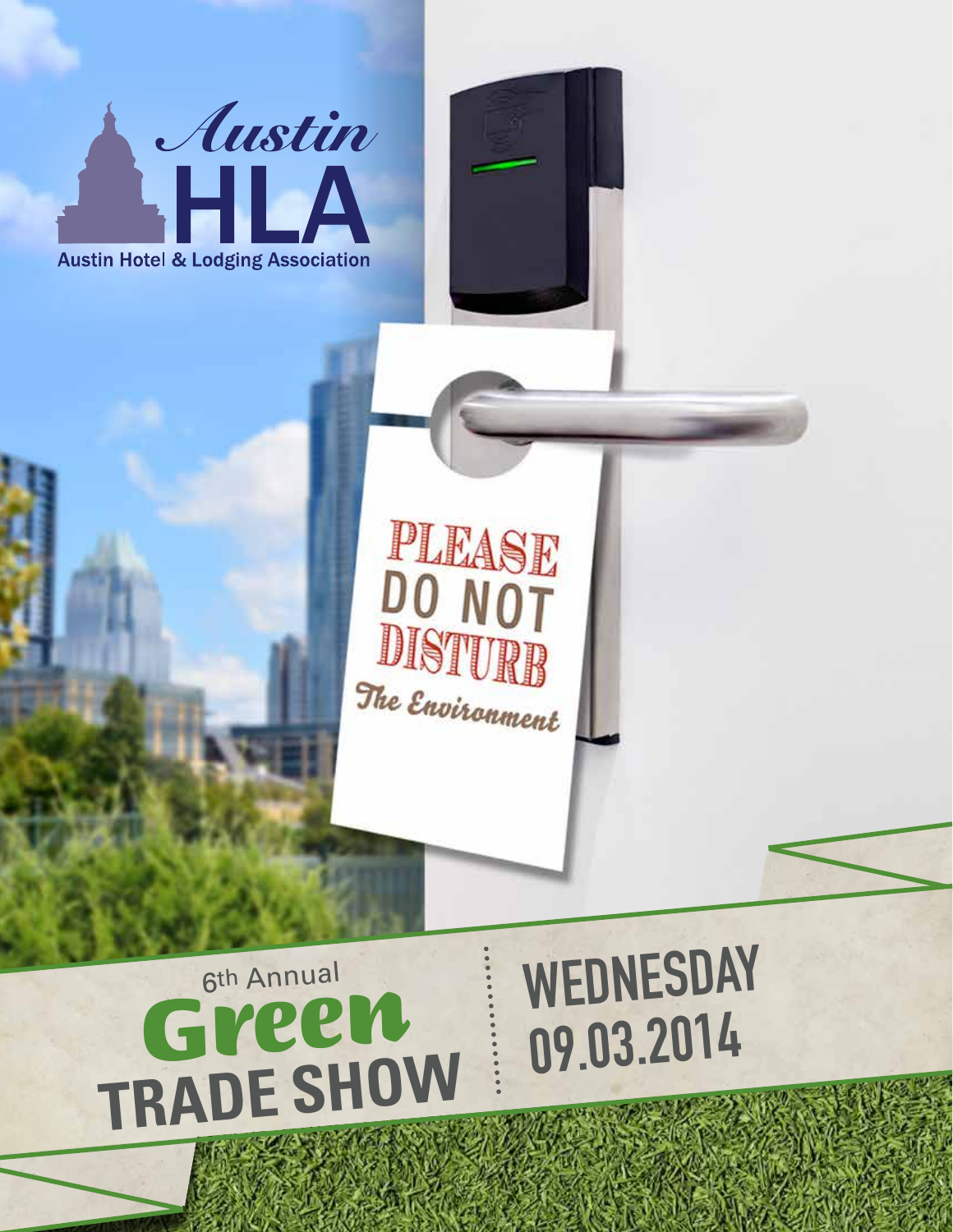## <sup>6</sup>th Annua<sup>l</sup> *Green*  **TRADE SHOW Event Info**

![](_page_1_Picture_1.jpeg)

#### *When:*

**Wednesday** September 3, 2014

### *Time:*

1:30 - 4:30 p.m.

Cocktail reception following show at Liberty Tavern (500 East 4th St, ATX 78701) 4:00 - 6:00 p.m.

#### *Where:*

This years Green Trade Show will take place at Austin's Downtown Hilton Hotel. 500 E 4th St Austin, TX 78701

#### *Green Committee Mission:*

To create awareness in the Greater Austin Community of Green Initiatives that the hotel industry undertakes, how we are moving forward in decreasing our Carbon Footprint and to contribute to the enhancement of viable "Green Initiatives" locally.

![](_page_1_Figure_11.jpeg)

## *Committee Leaders:*

**Chairman:** Drew McQuade, W Austin • **Co-Chair:** Rob Hagelberg Sarah McElwee - Pest Management, Inc. • Bob McGivney - Balcones Recylcing Chris Coleman - Omni Southpark • Mark DeCario - Hilton Austin Gianluca Vechiet - Intercontinental Stephen F. Austin • Torey Palmer - Texas Disposal System Ted Hibler - AT&T Hotel & Conference Center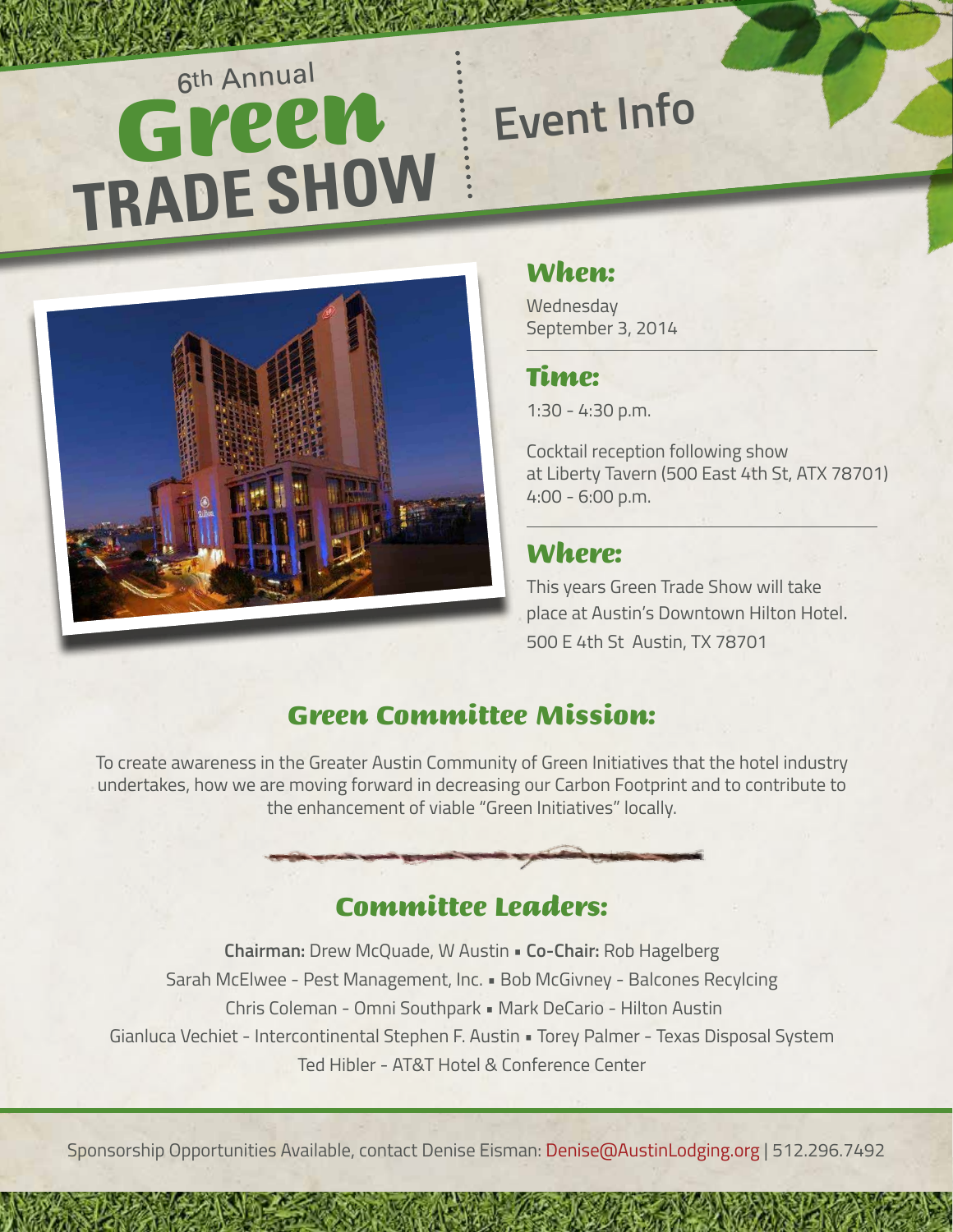## *Show Sponsor* **\$2,500**

Premier Booth Opportunity in Sponsor Designated Area

Sales Collateral at Registration

Recognition on Presentation & Website

w Speaking Opportunity (Limited Time)

4 Show Tickets

List of Attendees

1 Complimentary Valet Parking

## *Title Sponsor* **\$4,000**

**(3 business opportunities)**

**(2 business opportunities)** Premier Booth Opportunity in Sponsor Designated Area

List of all attendees

Invite & Speaking Opportunity with AHLA Board of Directors

Sales Collateral at Registration Table

6 Show Tickets

Recognition on Presentation & Website

Recognition on Press Release

Logo recognition on slide-show at Holiday Gala

Complimentary Valet Parking

Booth Set Up at one Membership Luncheon

3 minute speaking opportunity

#### *Registration Sponsor* **\$1,000 (5 business opportunities)**

**Sponsorships**

Premier Booth Opportunity in Sponsor Designated Area

Recognition at Membership Luncheon Draws and Presents Prizes 2 Show Tickets 1 Complimentary Valet Parking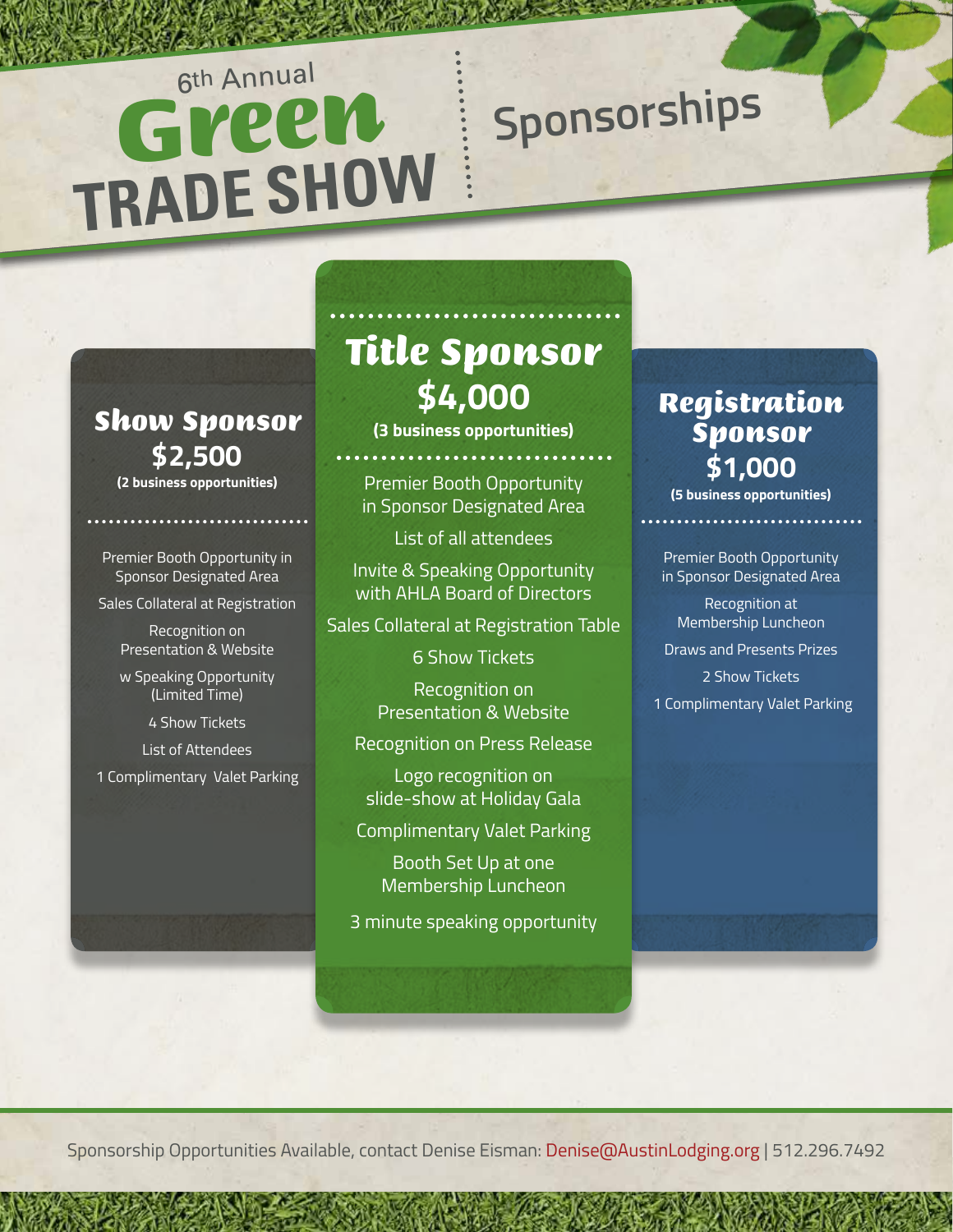## *Elite* **\$600**<br>(Booth comes with electrical)

1 Skirted table 2 Chairs (optional) Electrical & WIFI Provided

2 Show Tickets

Recognition at Membership Luncheon

## *A-List* **\$800**

**(26 corner spaces available)**

**(Booth comes with electrical)** Corner or Entrance location 1 Skirted tables 2 Chairs (optional) Electrical & WIFI provided 4 Show Tickets 2 Drink Tickets

Recognition on Presentation & Website

Recognition at Membership Luncheon

1 Complimentary Valet Parking

#### *Prestige* **\$400 (55 spaces available)**

**Booth Participan<sup>t</sup>**

1 Skirted table 2 Chairs (optional) 2 Show Tickets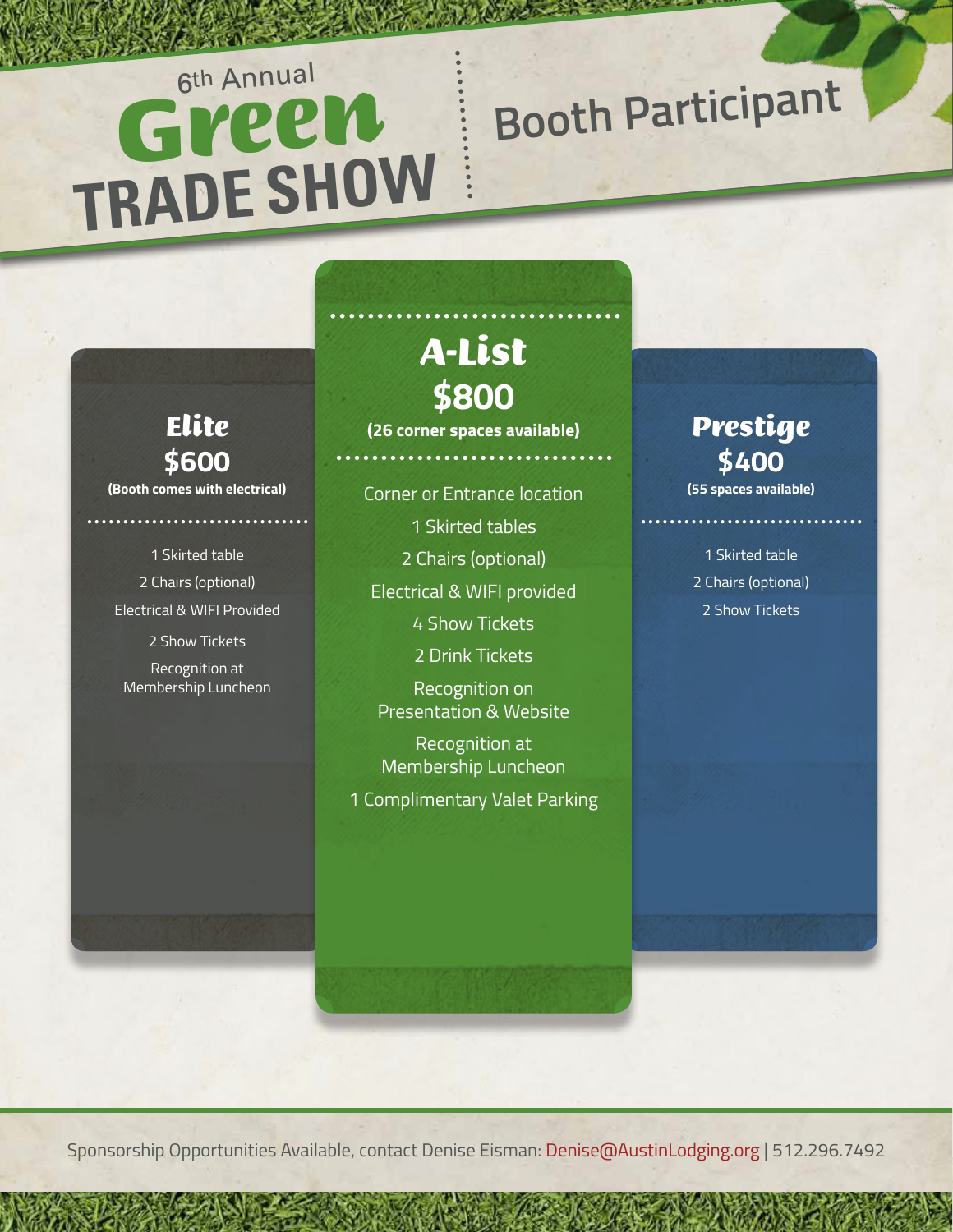## **Vendor Info**

### *Vendor Set up Information*

- Vendor showcase is between 2:00 p.m. – 5:00 p.m.
- All vendors must check in at registration **BEFORE** unloading
- At registration you will be given your assigned booth and luncheon information
- Committee volunteers will guide you to assigned booth area
- **• UNLOADING** area will be located at service entrance of hotel
- Attendee registration will begin at 1:00 p.m.
- ALL vendors expected to be set up by noon
- Exclusive Vendor & Sponsor cocktail hour with GM's and Board of Directors (5:00 – 6:00 p.m.)
- Square footage per booth 6x8

### *Pre-Vendor Information:*

- All payments must be received before booth assignments are made.
- Please email or call office with booth description
- Booth accessories must be requested in advance…(assistance with banner set up, easel)

![](_page_4_Picture_16.jpeg)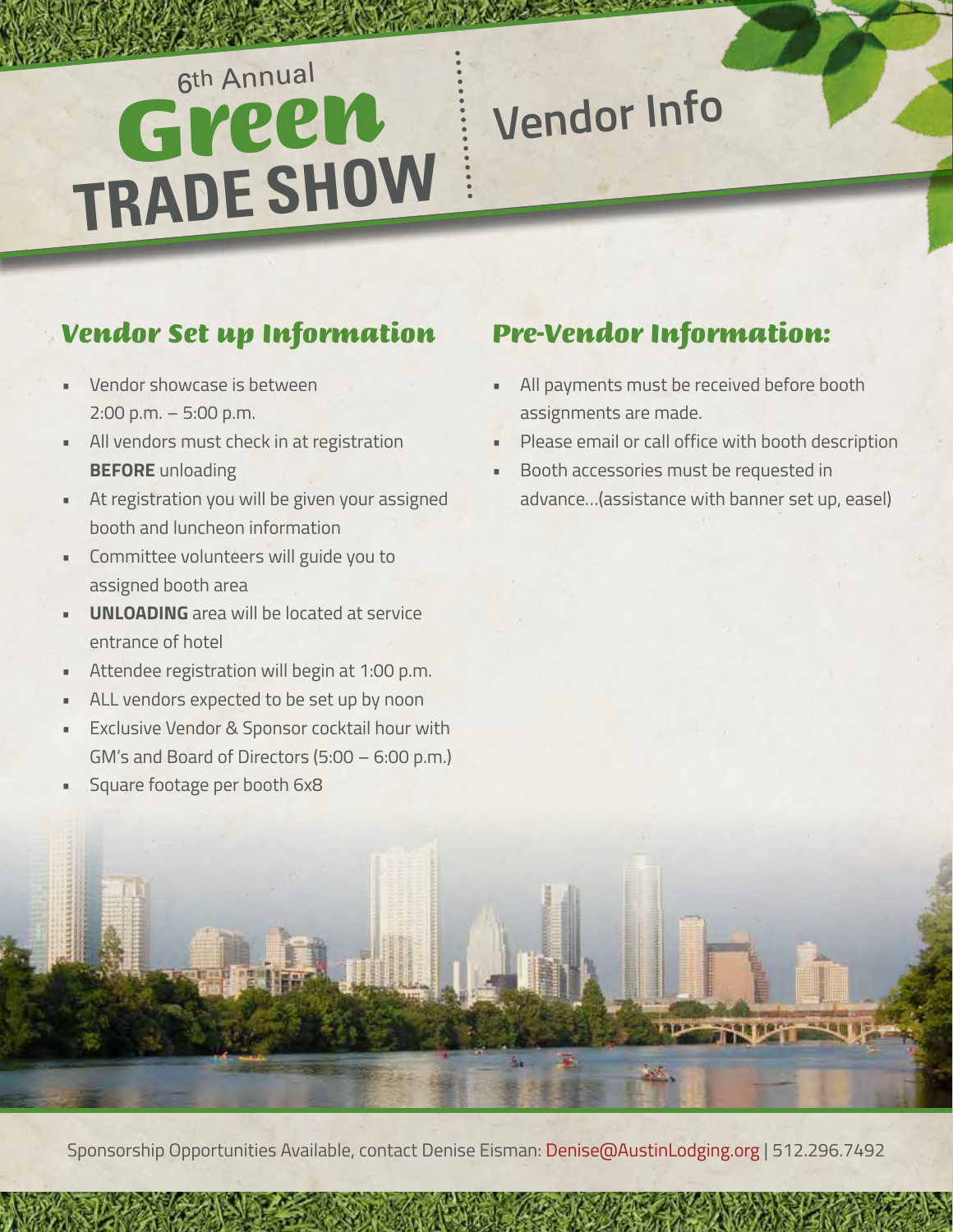## 6th Annual **Booth Layout** Green TRADE SHOW

![](_page_5_Figure_1.jpeg)